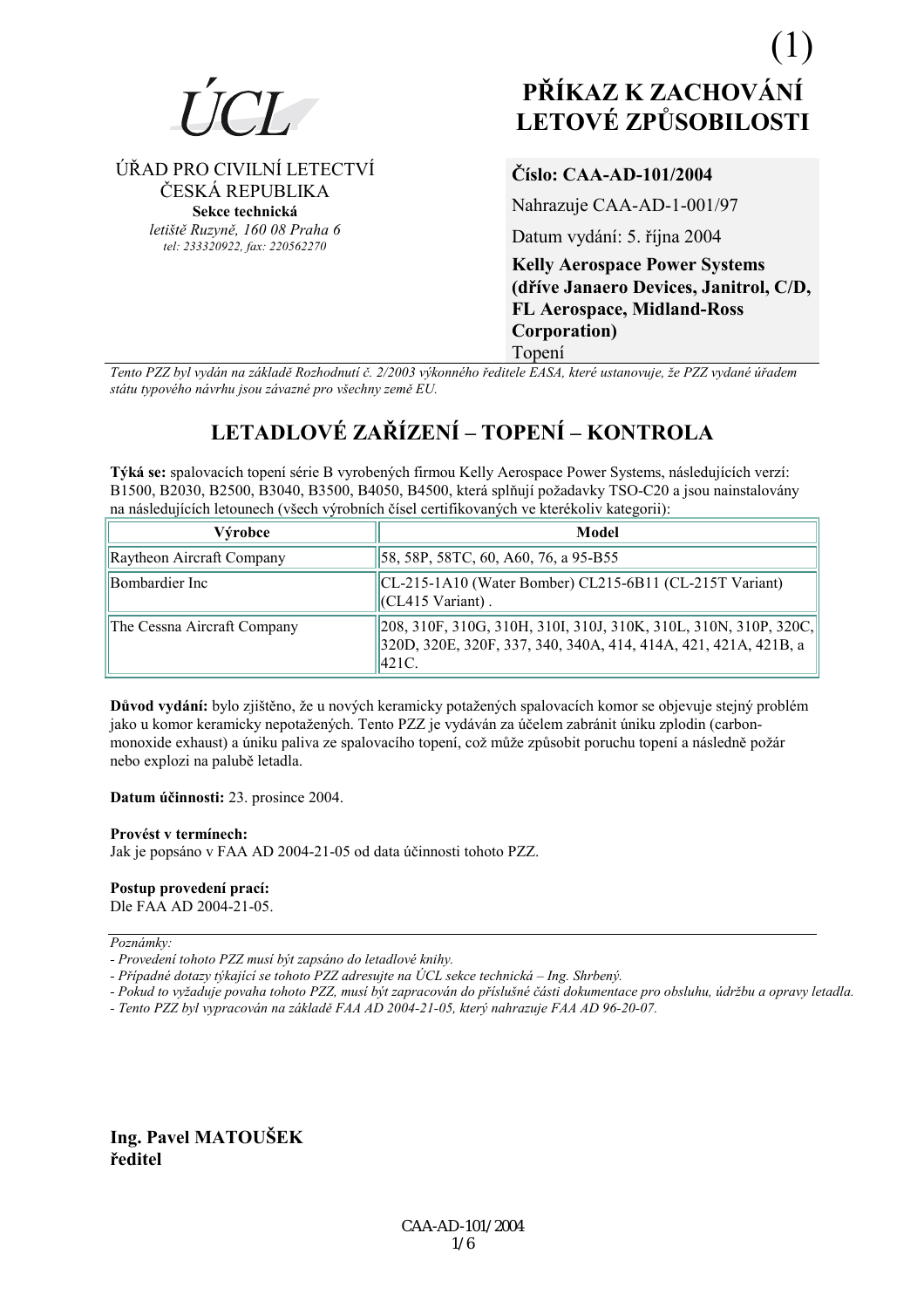**2004-21-05 Kelly Aerospace Power Systems (Formerly Janaero Devices, Janitrol, C/D, FL Aerospace, and Midland-Ross Corporation):** Amendment 39-13826; Docket No. FAA-2004-19118; Directorate Identifier 2004-CE-25-AD; Supersedes AD 96-20-07; Amendment 39-9773.

#### **When Does This AD Become Effective?**

(a) This AD becomes effective on November 19, 2004.

## **Are Any Other ADs Affected by This Action?**

(b) This AD supersedes AD 96-20-07, Amendment 39-9773.

## **What Airplanes Are Affected by This AD?**

(c) This AD affects Kelly Aerospace Power Systems B-Series Combustion Heaters, Models B1500, B2030, B2500, B3040, B3500, B4050, and B4500, marked as meeting the standards of TSO-C20, that are installed on, but not limited to, the following aircraft (all serial numbers), and are certificated in any category:

| <b>Manufacturer</b>         | <b>Models</b>                                                                                                                                                      |
|-----------------------------|--------------------------------------------------------------------------------------------------------------------------------------------------------------------|
| Raytheon Aircraft Company   | [58, 58P, 58TC, 60, A60, 76, and 95-B55 Series.]                                                                                                                   |
| Bombardier Inc              | $ CL-215-1A10$ (Water Bomber) $CL215-6B11$ (CL-215T Variant)<br>$\vert$ (CL415 Variant).                                                                           |
| The Cessna Aircraft Company | [208, 310F, 310G, 310H, 310I, 310J, 310K, 310L, 310N, 310P, 320C,<br>320D, 320E, 320F, 337 Series, 340, 340A, 414, 414A, 421, 421A,<br>$\vert 421B$ , and $421C$ . |

**Note 1:** B-Series Combustion Heaters Models B2500, B3500, and B4500 incorporate a new combustion air pressure switch, P/N 94E42. Airplanes that are equipped with P/N 94E42 do not need to conduct an operational test of the combustion air pressure switch. The part number is ink-stamped on the side of these combustion air pressure switches.

# **What Is the Unsafe Condition Presented in This AD?**

(d) This AD is the result of reports that the new ceramic-coated combustion tubes are subject to the same distress as the non-ceramic coated combustion tubes. We are issuing this AD to prevent combustion by-products (carbonmonoxide exhaust) and fuel leakage from the combustion heaters caused by failure of the combustion heater system. This failure could result in fire or explosion in the airplane and possible carbon monoxide poisoning of the crew and passengers in the cabin.

#### **What Must I Do To Address This Problem?**

(e) For airplanes with an affected B-Series combustion heater that does not incorporate an extended-life ceramiccoated combustion tube, do the following:

| <b>Actions</b>                                    | Compliance                                | <b>Procedures</b>                     |
|---------------------------------------------------|-------------------------------------------|---------------------------------------|
| $\parallel$ (1) Perform the following:            | For airplanes with $450$ or more          | Follow the applicable instructions in |
|                                                   | heater hours time-in-service (TIS)        | Janitrol Maintenance and Overhaul     |
| $\left  \right $ (i) Using a pressure decay test, | accumulated on an installed heater        | Manual 24E25-1.                       |
| inspect the combustion tube of the                | since new installation or since the       |                                       |
| heater; and                                       | <i>llast overhaul:</i> Within the next 50 |                                       |
|                                                   | hours TIS or 12 calendar months           |                                       |
| $\left  \right $ Conduct an operational test of   | after November 14, 1996 (the              |                                       |
| the combustion air pressure switch.               | effective date of AD 96-20-07),           |                                       |
| In some applications, the air                     | whichever occurs first, unless            |                                       |
| pressure switch is remotely mounted               | already done.                             |                                       |
| on the airframe and not on the                    |                                           |                                       |
| heater. Regardless of where the air               | For airplanes with less than $450$        |                                       |
| pressure switch is located, the                   | heater hours TIS accumulated on an        |                                       |
| operational test requirements of this             | <i>linstalled heater since new</i>        |                                       |
| AD still apply.                                   | installation or since the last            |                                       |
|                                                   | <i>overhaul:</i> Upon the accumulation of |                                       |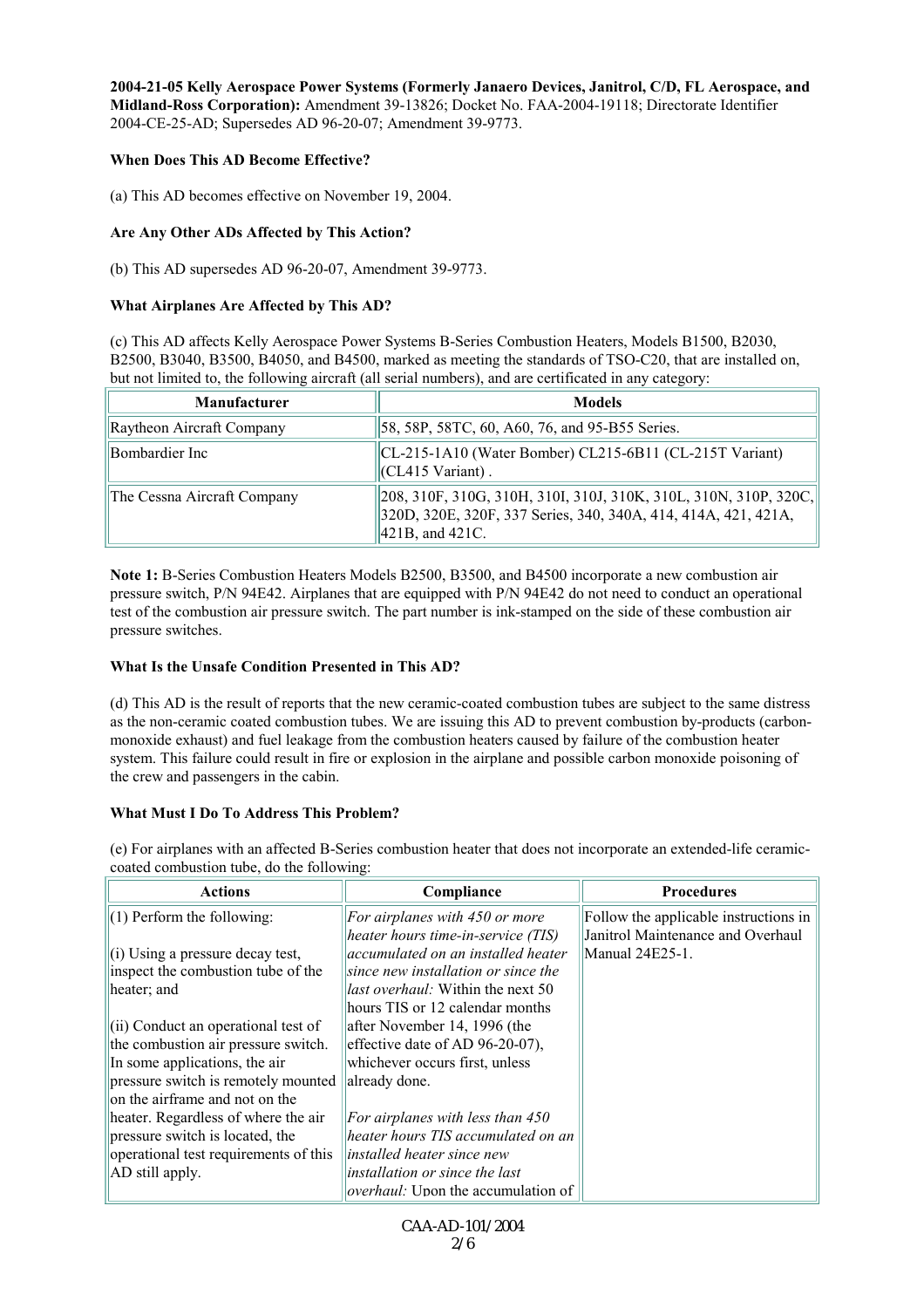| (iii) If an air pressure switch, part<br>number 94E42 is currently installed,<br>the operational test is not required.                                                                                                                                                                                                                                                                                                                                                                                                                                 | 500 heater hours TIS or within the<br>next 12 calendar months after<br>November 14, 1996 (the effective<br>date of AD 96-20-07), whichever<br>occurs first, unless already done.<br>After doing the initial inspection and<br><i>operational test:</i> Repetitively inspect<br>the combustion tube and perform the<br>operational test of the air pressure<br>switch thereafter at intervals not-to-<br>exceed 100 heater hours TIS or 24<br>calendar months, whichever occurs<br>first.                            |                                                                                                                                                                        |
|--------------------------------------------------------------------------------------------------------------------------------------------------------------------------------------------------------------------------------------------------------------------------------------------------------------------------------------------------------------------------------------------------------------------------------------------------------------------------------------------------------------------------------------------------------|---------------------------------------------------------------------------------------------------------------------------------------------------------------------------------------------------------------------------------------------------------------------------------------------------------------------------------------------------------------------------------------------------------------------------------------------------------------------------------------------------------------------|------------------------------------------------------------------------------------------------------------------------------------------------------------------------|
| (2) After each inspection required in<br>paragraph (e)(1) of this AD, if the<br>heater does not pass the pressure<br>decay test, overhaul the heater and<br>replace the combustion tube with a<br>serviceable tube or replace the<br>heater assembly.                                                                                                                                                                                                                                                                                                  | Prior to further flight after the<br>inspection required in paragraph<br>$(e)(1)$ of this AD in which the<br>combustion tube fails. After the<br>heater is overhauled or replaced with<br>a new heater assembly, the<br>inspection cycle starts over upon the<br>accumulation of 500 heater hours<br>TIS with the repetitive inspection<br>intervals thereafter not-to-exceed<br>100 heater hours TIS or 24 calendar<br>months, whichever occurs first.                                                             | Follow the applicable instructions in<br>Janitrol Maintenance and Overhaul<br>Manual 24E25-1.                                                                          |
| (3) After each operational test<br>required in paragraph $(e)(1)$ of this<br>AD, if any air pressure switch does<br>not pass, replace the switch with one<br>of the same design or with a P/N<br>94E42.                                                                                                                                                                                                                                                                                                                                                | Prior to further flight after the<br>operational test required in<br>paragraph $(e)(1)$ of this AD in which<br>the switch failed. After installing a<br>new switch, repetitively test the air<br>pressure switch thereafter at<br>intervals not-to-exceed 100 heater<br>hours TIS or 24 calendar months,<br>whichever occurs first. Replacing the<br>combustion air pressure switch with<br>$ a P/N 94E42$ switch terminates the<br>repetitive operational testing<br>required in paragraph $(e)(1)$ of this<br>AD. | Follow the applicable instructions in<br>Janitrol Maintenance and Overhaul<br>Manual 24E25-1 and JanAero<br>Devices Service Bulletin # A-103,<br>dated September 1995. |
| (4) As an alternative method of<br>compliance to the requirements of<br>this AD, you may disable the heater<br>by doing the following:<br>(i) Cap the fuel supply line;<br>(ii) Disconnect the electrical power<br>and ensure that the connections are<br>properly secured to reduce the<br>possibility of electrical spark or<br>structural damage;<br>(iii) Inspect and test to ensure that<br>the cabin heater system is disabled;<br>(iv) Ensure that no other aircraft<br>system is affected by this action;<br>(v) Ensure that there are no fuel | As of November 14, 1996 (the<br>effective date of AD 96-20-07).                                                                                                                                                                                                                                                                                                                                                                                                                                                     | Not applicable.                                                                                                                                                        |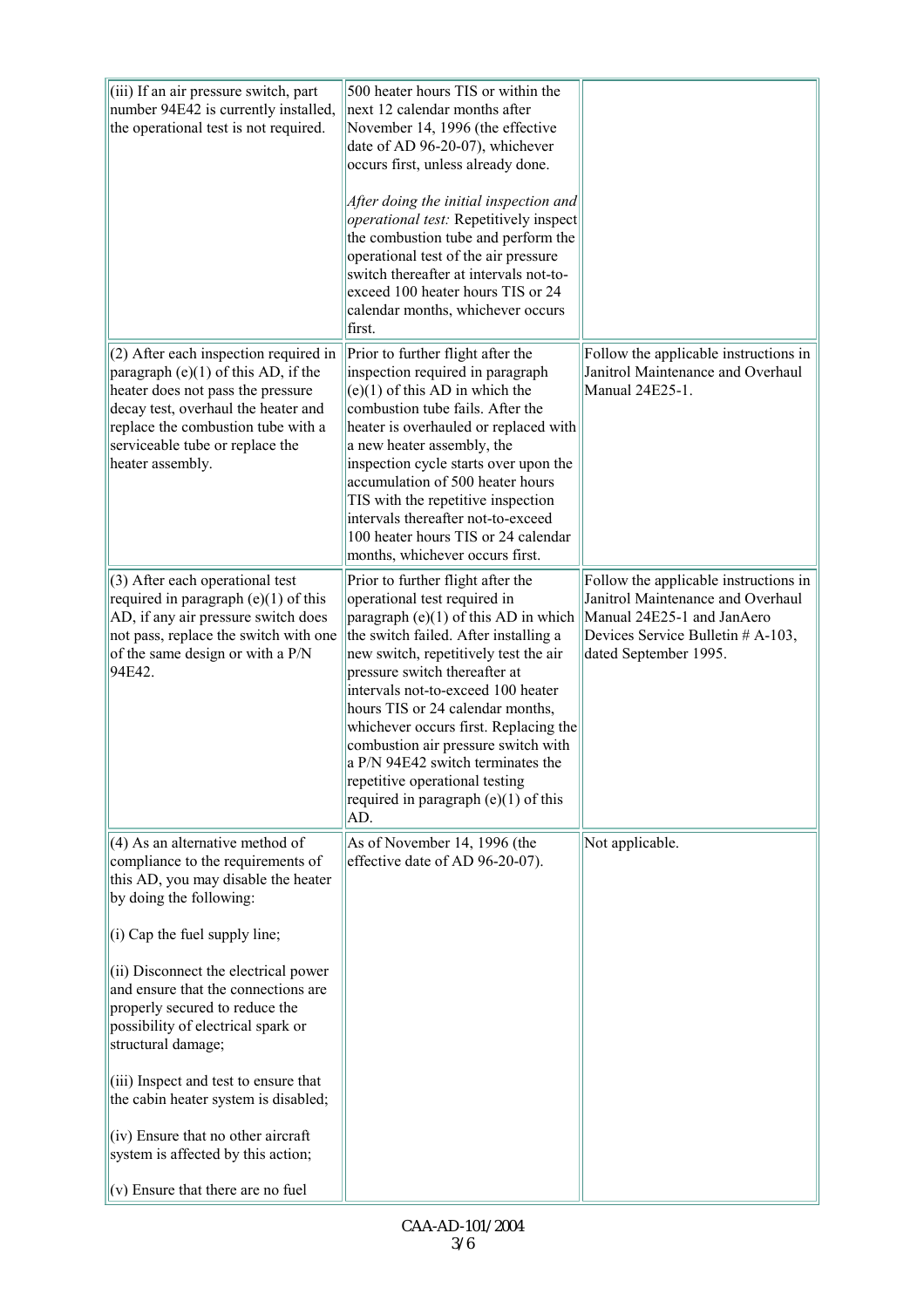| lleaks; and                                                                                                                                                                                                           |  |
|-----------------------------------------------------------------------------------------------------------------------------------------------------------------------------------------------------------------------|--|
| $\left\vert \left( \mathrm{vi}\right) \right\rangle$ Fabricate a placard with the<br>following words: "System"<br>Inoperative". Install this placard at<br>the heater control valve within the<br>pilot's clear view. |  |

**Note 2:** You may use a heater hour meter to determine heater hours time-in-service (TIS). Also, you may divide aircraft hours TIS in half to calculate heater hours TIS.

| (f) For airplanes with an affected B-Series combustion heater that does incorporate an extended-life ceramic- |  |
|---------------------------------------------------------------------------------------------------------------|--|
| coated combustion tube, do the following:                                                                     |  |

| <b>Actions</b>                                                                                                                                                                                                                                                                                                                                                                                                                                                                                                                                                                | Compliance                                                                                                                                                                                                                                                                                                                                                                                                                                                                                                       | <b>Procedures</b>                                                                                                                                                        |
|-------------------------------------------------------------------------------------------------------------------------------------------------------------------------------------------------------------------------------------------------------------------------------------------------------------------------------------------------------------------------------------------------------------------------------------------------------------------------------------------------------------------------------------------------------------------------------|------------------------------------------------------------------------------------------------------------------------------------------------------------------------------------------------------------------------------------------------------------------------------------------------------------------------------------------------------------------------------------------------------------------------------------------------------------------------------------------------------------------|--------------------------------------------------------------------------------------------------------------------------------------------------------------------------|
| $(1)$ Perform the following:<br>(i) Using a pressure decay test,<br>inspect the combustion tube of the<br>heater; and<br>(ii) Conduct an operational test of<br>the combustion air pressure switch.<br>In some applications, the air<br>pressure switch is remotely mounted<br>on the airframe and not on the<br>heater. Regardless of where the air<br>pressure switch is located, the<br>operational test requirements of this<br>AD still apply.<br>(iii) If an air pressure switch, part<br>number 94E42 is currently installed,<br>the operational test is not required. | Upon the accumulation of 500 heater Follow the applicable instructions in<br>hours TIS or within the next 100<br>hours TIS after the November 19,<br>2004 (the effective date of this AD),<br>whichever occurs later. Repetitively<br>inspect the combustion tube and<br>perform the operational test of the<br>air pressure switch thereafter at<br>intervals not-to-exceed 100 heater<br>hours TIS or 24 calendar months,<br>whichever occurs first.                                                           | Janitrol Maintenance and Overhaul<br>Manual 24E25-1.                                                                                                                     |
| (2) After each inspection required in<br>paragraph $(f)(1)$ of this AD, if the<br>heater does not pass the pressure<br>decay test, overhaul the heater and<br>replace the combustion tube with a<br>serviceable tube or replace the<br>heater assembly.                                                                                                                                                                                                                                                                                                                       | Prior to further flight after the<br>inspection required in paragraph<br>$(f)(1)$ of this AD in which the<br>combustion tube fails. After the<br>heater is overhauled or replaced with<br>a new heater assembly, the<br>inspection cycle starts over upon the<br>accumulation of 500 heater hours<br>TIS with the repetitive inspection<br>intervals thereafter not-to-exceed<br>100 heater hours TIS or 24 calendar<br>months, whichever occurs first.                                                          | Follow the applicable instructions in<br>Janitrol Maintenance and Overhaul<br>Manual 24E25-1.                                                                            |
| (3) After each operational test<br>required in paragraph $(f)(1)$ of this<br>AD, if any air pressure switch does<br>not pass, replace the switch with one<br>of the same design or with a P/N<br>94E42.                                                                                                                                                                                                                                                                                                                                                                       | Prior to further flight after the<br>operational test required in<br>paragraph $(f)(1)$ of this AD in which<br>the switch failed. After installing a<br>new switch, repetitively test the air<br>pressure switch thereafter at<br>intervals not-to-exceed 100 heater<br>hours TIS or 24 calendar months,<br>whichever occurs first. Replacing the<br>combustion air pressure switch with<br>a P/N 94E42 switch terminates the<br>repetitive operational testing<br>required in paragraph $(f)(1)$ of this<br>AD. | Follow the applicable instructions in<br>Janitrol Maintenance and Overhaul<br>Manual 24E25-1 and JanAero<br>Devices Service Bulletin $#A-103$ ,<br>dated September 1995. |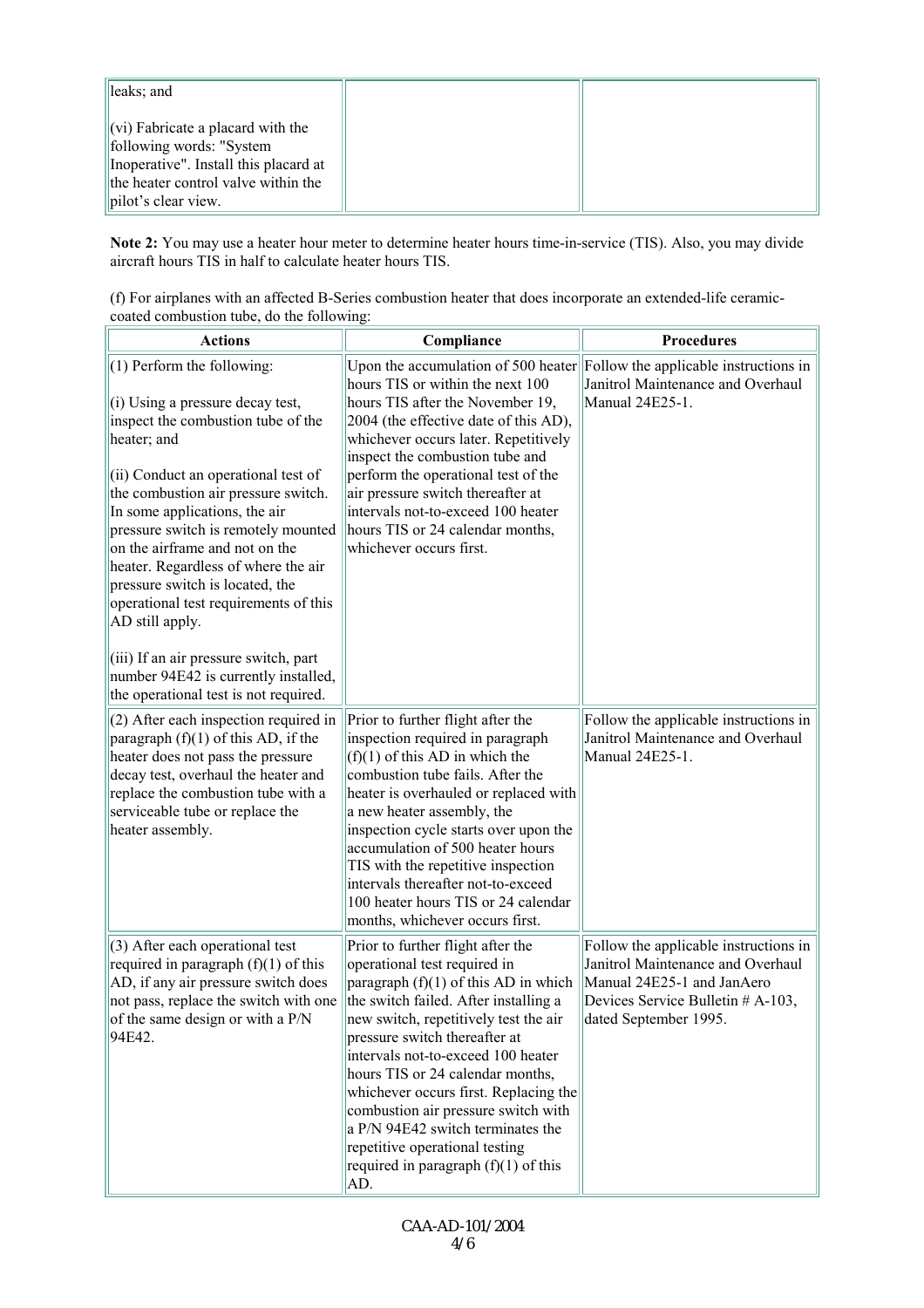| $(4)$ As an alternative method of                                 | As of the November 19, 2004 (the | Not applicable. |
|-------------------------------------------------------------------|----------------------------------|-----------------|
| compliance to the requirements of                                 | effective date of this AD).      |                 |
| this AD, you may disable the heater                               |                                  |                 |
| by doing the following:                                           |                                  |                 |
|                                                                   |                                  |                 |
| $(i)$ Cap the fuel supply line;                                   |                                  |                 |
|                                                                   |                                  |                 |
| (ii) Disconnect the electrical power                              |                                  |                 |
| and ensure that the connections are                               |                                  |                 |
| properly secured to reduce the                                    |                                  |                 |
| possibility of electrical spark or                                |                                  |                 |
| structural damage;                                                |                                  |                 |
| $(iii)$ Inspect and test to ensure that                           |                                  |                 |
| the cabin heater system is disabled;                              |                                  |                 |
|                                                                   |                                  |                 |
| $\vert$ (iv) Ensure that no other aircraft                        |                                  |                 |
| system is affected by this action;                                |                                  |                 |
|                                                                   |                                  |                 |
| $(v)$ Ensure that there are no fuel                               |                                  |                 |
| leaks; and                                                        |                                  |                 |
|                                                                   |                                  |                 |
| (vi) Fabricate a placard with the                                 |                                  |                 |
| following words: "System<br>Inoperative". Install this placard at |                                  |                 |
| the heater control valve within the                               |                                  |                 |
| pilot's clear view.                                               |                                  |                 |
|                                                                   |                                  |                 |

#### **May I Request an Alternative Method of Compliance?**

(g) You may request a different method of compliance or a different compliance time for this AD by following the procedures in 14 CFR 39.19. Unless FAA authorizes otherwise, send your request to your principal inspector. The principal inspector may add comments and will send your request to the Manager, Atlanta ACO, FAA. For information on any already approved alternative methods of compliance, contact Kevin L. Brane, Aerospace Engineer, Atlanta Aircraft Certification Office, FAA, One Crown Center, 1985 Phoenix Boulevard, Suite 450, Atlanta, GA 30349; telephone: (770) 703-6063; facsimile: (770) 703-6097.

#### **Does This AD Incorporate Any Material by Reference?**

(h) You must do the actions required by this AD following the instructions in JanAero Devices Service Bulletin A-103, dated September 1995.

(1) On November 14, 1996 (61 FR 51357, October 2, 1996), and in accordance with 5 U.S.C. 552(a) and 1 CFR part 51, the Director of the Federal Register approved the incorporation by reference of JanAero Devices Service Bulletin A-103, dated September 1995.

(2) You may get a copy from Kelly Aerospace Power Systems, PO Box 273, Fort Deposit, Alabama 36032; telephone: (334) 227-8306; facsimile: (334) 227-8596; Internet: *[http://www.kellyaerospace.com](http://www.kellyaerospace.com/)*. To review copies of this service information, go to the National Archives and Records Administration (NARA). For information on the availability of this material at NARA, go to:

*[http://www.archives.gov/federal\\_register/code\\_of\\_federal\\_regulations/ibr\\_locations.html](http://www.archives.gov/federal_register/code_of_federal_regulations/ibr_locations.html)* or call (202) 741- 6030. To view the AD docket, go to the Docket Management Facility; U.S. Department of Transportation, 400 Seventh Street, SW., Nassif Building, Room PL-401, Washington, DC 20590-001 or on the Internet at *[http://dms.dot.gov.](http://dms.dot.gov/)* The docket number is FAA-2004-19118.

#### **Footer Information**

Issued in Kansas City, Missouri, on October 13, 2004. William J. Timberlake, Acting Manager, Small Airplane Directorate, Aircraft Certification Service. [FR Doc. 04-23620 Filed 10-21-04; 8:45 am]